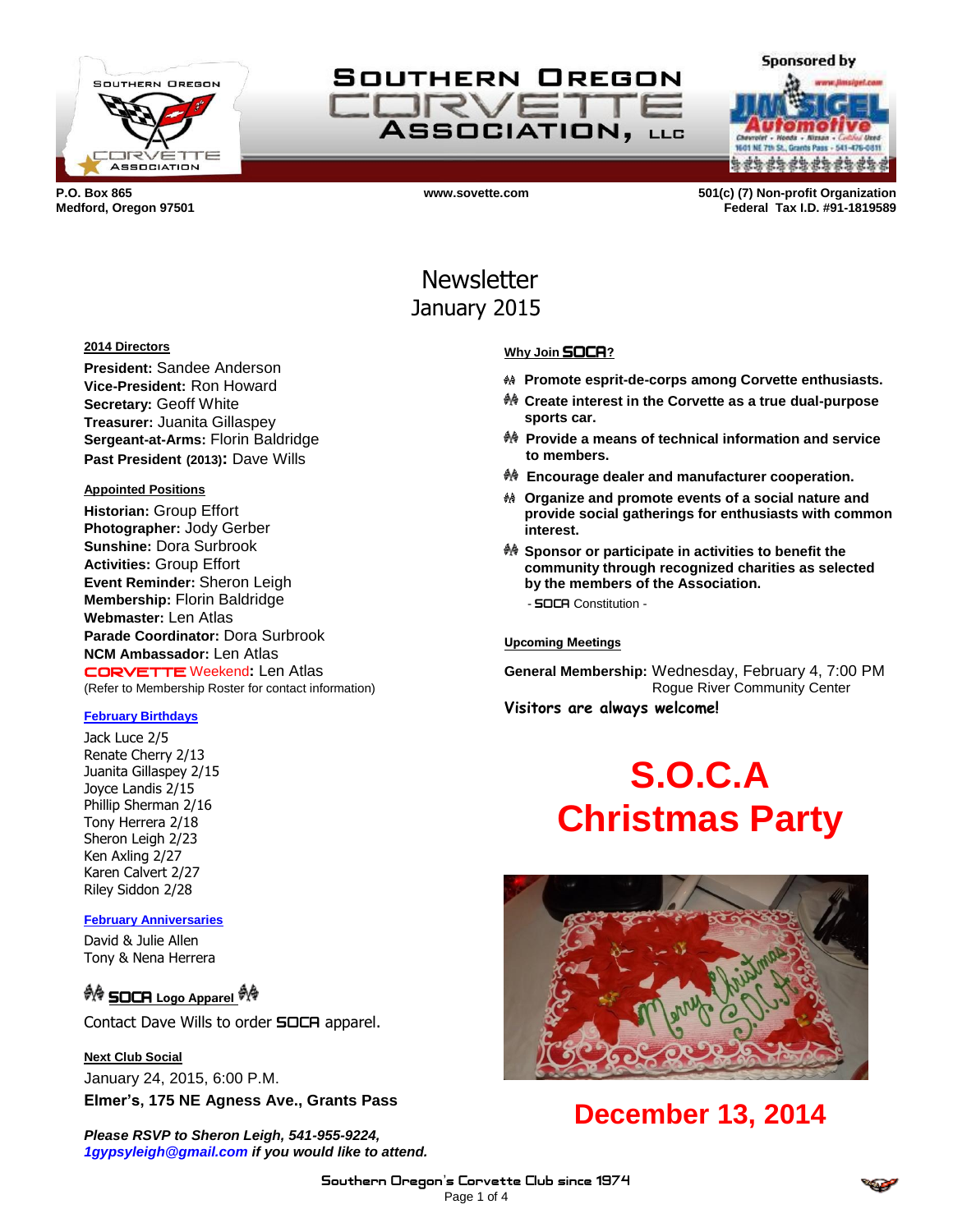## Events & Activities

- **Feb 4** SOCA General Membership Meeting, 7:00 P.M., Rogue River Community Center, Rogue River.
- Feb 14-15 37<sup>th</sup> Annual Jackson County Rod & Custom Show, Jackson County Fairgrounds, Central Point.
- Feb 21 SOCA Social, 6:00 P.M. Location to be determined.
- **Mar 4** SOCA General Membership Meeting, 7:00 P.M., Rogue River Community Center, Rogue River.
- **Mar 21** SOCA Social, 6:00 P.M. Location to be determined.
- **April 1** SOCA General Membership Meeting, 7:00 P.M., Rogue River Community Center, Rogue River.
- April 11 61<sup>st</sup> Pear blossom Run and Street Fair, Downtown Medford. Form up at Rogue Valley Mall, 9:00 A.M.
- **April 18** SOCA Social, 6:00 P.M. Location to be determined.

For additional events, information and links, go to the S.O.C.A. website Events Page <http://www.sovette.com/default.asp?pg=activities>







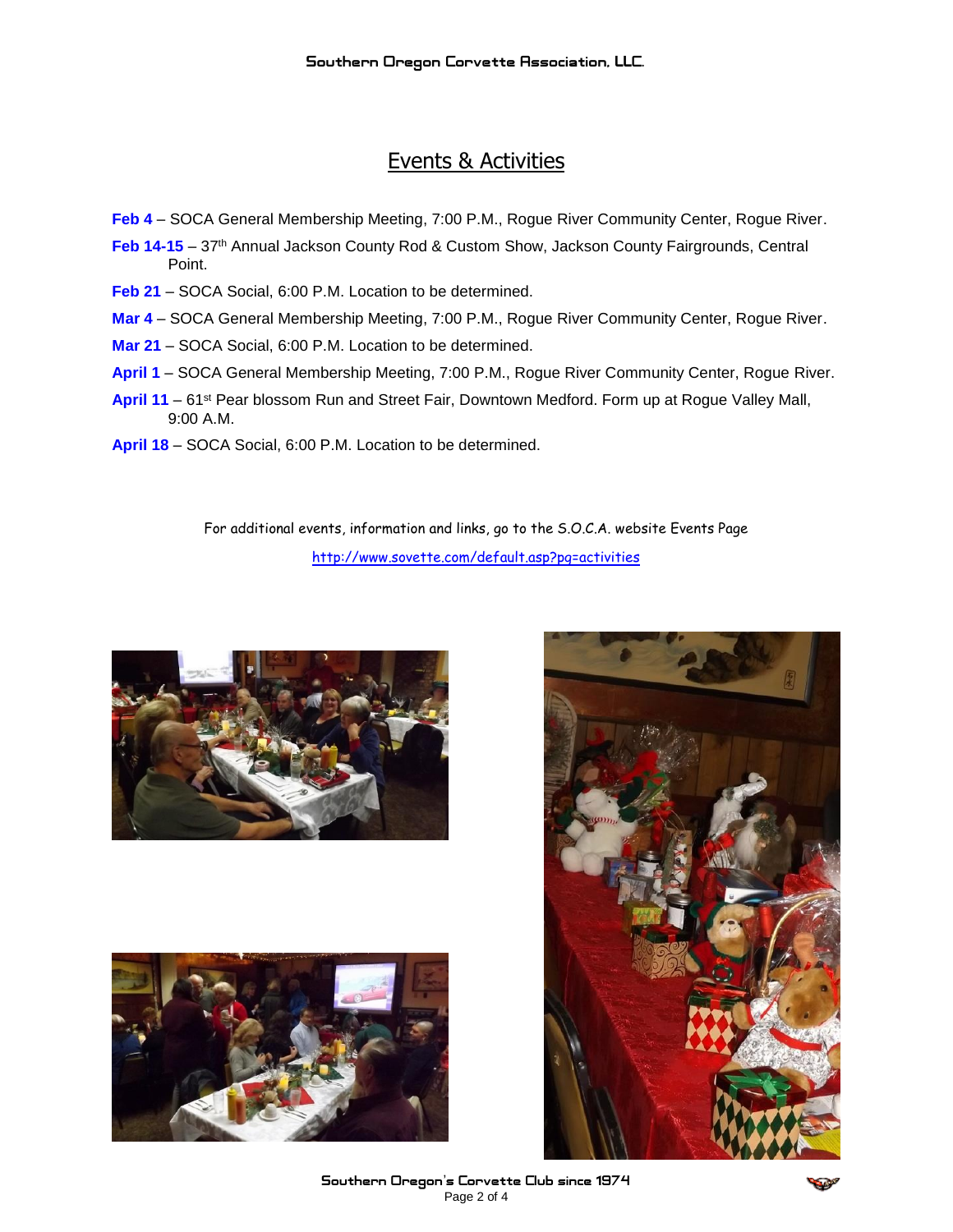

## Winter Driving Tips - The Tire Rack

Severe weather makes driving treacherous. Snow, ice, freezing rain, fog and even the winter sun all conspire to make winter driving more difficult and dangerous. With a little planning and a little training, this winter doesn't have to be a "white knuckle" winter for you. The two phenomenon associated with loss of grip in winter conditions are understeer and oversteer.

*The following excerpts on these situations and how to avoid and correct them were taken from the Bridgestone Winter Driving School's ["Modern Winter Driving Techniques.](http://www.tirerack.com/winter/tech/whyskid.jsp)"*

### **Understeer**

Understeer is just what it sounds like: the car is not turning as much as you would like. Being in a car that refuses to turn can be very intimidating, and understeer is the most difficult situation to control on a slippery road. Like most bad situations, understeer is best controlled by avoiding it, by adjusting your speed properly before entering a corner. Understeer is usually caused by entering a corner too fast, or by braking while trying to turn. In front-wheel drive cars, understeer can result from excessive acceleration while cornering.

To most effectively control your car on a slippery road, you should always use only one control at a time. While cornering, for instance, you should be off the brake and off the accelerator, coasting through the turn and using all available grip for steering. The proper way to negotiate any curve or corner is to brake on the straightway before the curve to adjust your speed; then coast and steer through the turn. When you start to straighten the steering wheel as you exit the curve, gently accelerate out of the turn.

Okay, so you didn't adjust your speed properly, and your car is understeering. What now?

First, there are several things you should NOT do. Don't increase your steering angle, because the tires have



... and your car refuses to turn.

already lost grip and increasing the steering will only make it worse. Don't hit the brakes because the front tires are already skidding, and more brake pressure will only make it still worse.

So, what can you do? Frankly, not much. Look ahead, anticipate, and don't panic! Your best chance of correcting an understeer is to lift off the accelerator and stay off the brake. As the car's weight shifts forward, it will load the front tires, improving their grip while you carefully decrease the steering angle. This improved grip and slower speed should allow you to steer smoothly back into the corner.

Keep in mind that your feel for the car's steering is critical: it must be smooth and sensitive at a time when you are under the stress of avoiding an accident. Practice is the only way you will be able to function under that pressure. Remember to take advantage of any safe place you can find to practice winter driving.